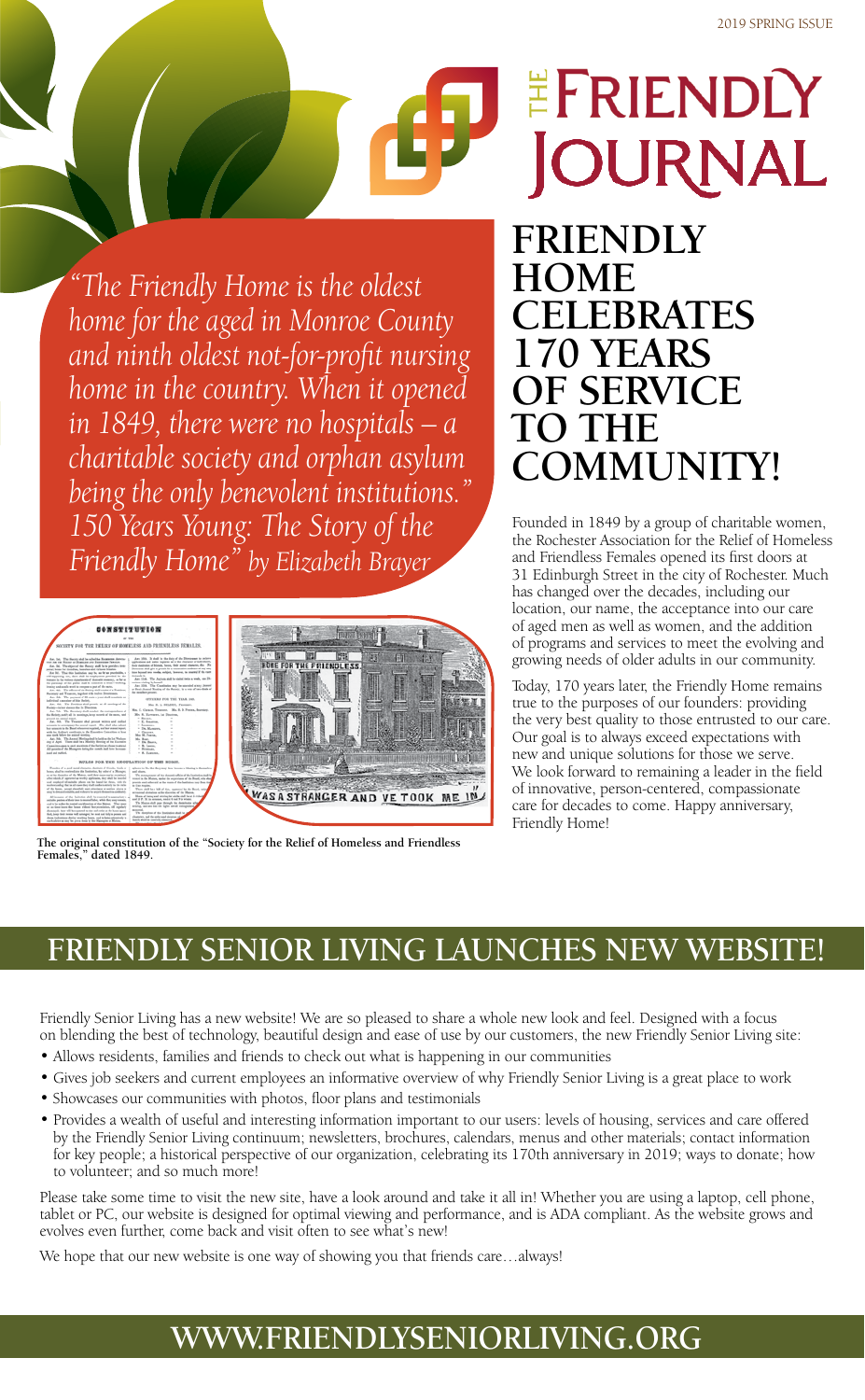- *Describing the pleasure of baking a chocolate cake, based on a classic Julia Child recipe which has been refined over the years.*
- *Sharing memories of childhood summer journeys by train from New Jersey to South Carolina.*
- *Recounting the experience of living in Africa as a young wife and mother devoted to missionary work.*

These stories and many more were written during a six-week community story sharing workshop at Linden Knoll. Some participants rekindled a lifelong love of writing; others discovered a passion for the art. All have appreciated the added bonus of the relationships that have blossomed during the sessions.

Linden Knoll resident Mary Elizabeth Allston says, "I used to write for my own pleasure, not for other eyes. I haven't written in a long time, but I'm finding myself again by sharing my stories." An adventurous spirit, Mary Elizabeth is eager to continue writing about her travels and experiences. Adds Anna Zimberlin, "I've always liked people's stories and now I'm finding that I have my own to write." During the workshop's last session, Anna shared a prayer she had written in memory of a dear Linden Knoll friend and workshop participant who recently passed away.

The workshop was led by Heather Stevenson, Artistic Director and co-founder of PUSH Physical Theater in Rochester. "Storytelling is what I do for a living, and I love to help others tell their stories," Heather explains. "Facilitating the workshop at Linden Knoll and getting to know these residents has been a joyful and therapeutic experience for all of us."

One of the group's assignments was to describe a recipe that is meaningful

to the writer. Participants were encouraged to think about the story behind the recipe: was making it a one-time special event, or a weekly occurrence? What memories does the recipe evoke? What were the colors, shapes, textures and scents? Betty Lou Pollock, a newer Linden Knoll resident, wrote about lemon meringue pie as made by her mother: "The color is pale yellow; a lovely, perfect meringue before me. Picking up my fork and biting into the pie, it is smooth and silky in my mouth – neither too sweet nor too sour, cool and delicious, not sticky, but with even texture and flaky crust." To her great pleasure, lemon meringue pie was served for dessert one evening at Linden Knoll, providing Betty Lou a link to her early years and a feeling of home.

Getting to know their fellow residents and writers has been an extra benefit for the program participants. "I like being together with the group. I've gotten to know new friends," says Betty Lou. Joan Phillips, who shared two poems during the final session, has also enjoyed the opportunity to get to know her neighbors better. "It's a nice group and it's been wonderful to share with them. I feel especially blessed to be here."



**Linden Knoll residents share their own stories and listen to those read by their fellow writers during the final meeting of their writing workshop.**

## **LINDEN KNOLL RESIDENTS DISCOVER LOVE OF WRITING**





The Friendly Home has once again received a 5 Star quality rating from the Centers for Medicare & Medicaid (CMS)! Nursing homes are rated by CMS based on:

- Health Inspections
- Staffing
- Quality Measures

Nursing homes with 5 Stars are considered to have much above average quality. It is the highest possible ranking a nursing home can achieve, and is one of many resources consumers may use to select a nursing home.

Glen Cooper, President & CEO of Friendly Senior Living, says, "The Friendly Home's reputation for providing the highest quality care and services is well-earned. I am so proud of our staff for the excellence they demonstrate every day in caring for our Members. Our team goes above and beyond to show that friends care…always!"

*\*based on January, 2019 ratings*

Vanessa Brookes, Director of Quality for Friendly Senior Living, has been recognized as a Women of Distinction award winner in the Rising Stars category. This national recognition by McKnight's Senior Living and McKnight's Long-Term Care News honors women who have demonstrated an exceptional commitment to the senior care industry. Of the hundreds of nominations received, Brookes was one of only approximately 20 women nationwide chosen as a Rising Star winner, and the only award recipient from New York State for this category. "We are very proud of Vanessa and grateful for her dedication and service to our organization. Those we serve greatly benefit from Vanessa's focus on addressing the needs of older adults, particularly those living with Alzheimer's disease," says Glen Cooper, President & CEO of Friendly Senior Living.

# **FIVE STAR RATING**



nursing care & rehabilitation

# **RISING STAR!**

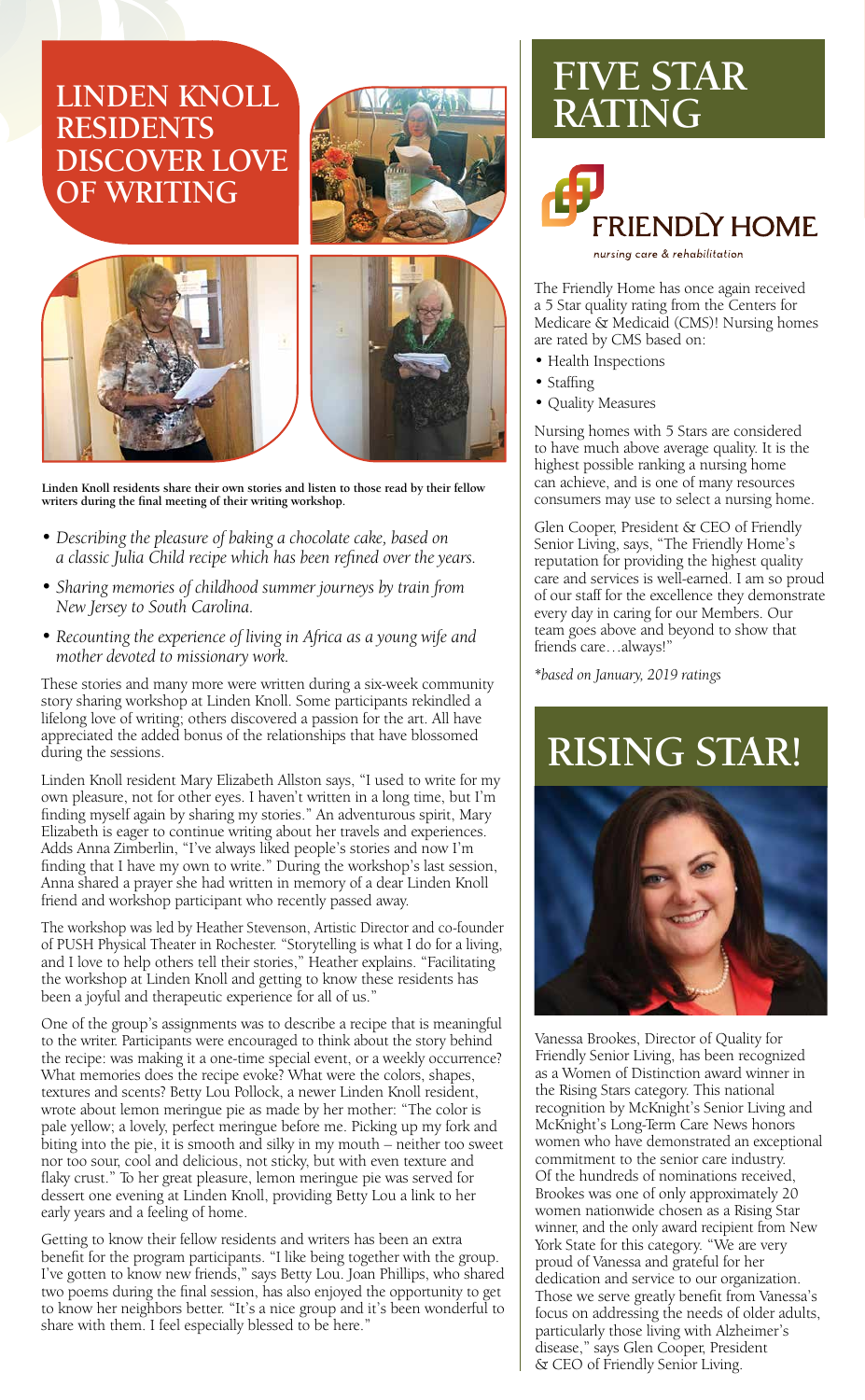Patients of the Friendly Home's Lovejoy Transitional Care Center are asked to complete a survey shortly after they are discharged, providing valuable feedback about their short-term rehabilitative stay. We are very proud to share the results of our latest satisfaction survey, which show that the Friendly Home:

- Exceeded the national average in 24 categories including, among others,
	- Overall Satisfaction
	- Recommendation to Others
	- Quality of Medical Care
	- RN/LPN and CNA Care
	- Care/Concern, Respectfulness & Treatment by Staff
- Achieved an impressive number of 100% Excellent/ Good responses, including in all of the categories listed above
- Scored the highest compared to our local peer group in several categories: RN/LPN Care, Respectfulness of Staff, Answering Call Lights, Responsiveness of Social Worker and Therapist Help with Discharge

What's so great about the Friendly Home's Lovejoy Transitional Care Center, in addition to the outstanding ratings from those we serve?

*Take a look at some of our special touches and amenities!* 

- Private rooms
- Welcome basket filled with useful and fun goodies
- Luxury linens, adjustable mattresses and pillow selection to ensure maximum comfort
- Complimentary wireless Internet, satellite TV, daily newspaper and phone service
- Snacks/refreshments 24 hours a day
- Complimentary massage therapy
- Friendly Gift Shop
- Friendly Café, offering specialty coffees, gourmet sandwiches, salads, breakfast foods and other treats!
- Private dining room with complimentary guest meals, lovely gathering areas, tranquil gardens and patios

# **FRIENDLY HOME'S LOVEJOY TRANSITIONAL CARE CENTER LATEST SATISFACTION SURVEY RESULTS**

With the opportunity to provide written comments on the survey, patients are able to express their sentiments in personal and meaningful ways that tell the wonderful story behind the numbers:

*"I felt the staff, each and every one, were my friends. I cherish them."*

*"As pleasant an experience as possible with a fractured ankle. I made many special new friends during my stay."*

*"Friendly, caring, attentive, well-trained staff."*

*"I am very happy with the care my mother received at the Friendly Home. I would recommend it to anyone who needs it!"*

*"I consider myself fortunate to have chosen this particular rehab center."*

Says Michael Perrotta, the Friendly Home's Vice President & Administrator, "The Friendly Home's Lovejoy Transitional Care Center strives to provide patients with the most comfortable and productive experience possible. We are pleased that the satisfaction survey results continue to reflect our efforts!"

> Glenmere residents enjoyed a taste of summer in the middle of winter! A full day of beach-themed fun included leis, Hawaiian shirts, tropical drinks, beach games and island



music. There was even a cheerful box of sand (complete with pink flamingoes!) to bring the beach indoors! Adding to the festivities, Glenmere staff wore homemade Lifeguard shirts and enjoyed a "seaside" picnic lunch with residents. A fun day at the beach was had by all!







Many of us have been told to listen to our elders, so here is some good advice brought to you by a Friendly Home Member!

> Each month, Cloverwood residents enjoy the opportunity to sample beer flights from different parts of the world! In March, Irish beers were tasted (naturally!); beers from countries including Germany, Italy, Belgium, Britain and Asia have also been featured. Cheers!

### **WHAT'S BREWING AT CLOVERWOOD?**



A visit from Rochester native Bob Duffy, President & CEO of the Greater Rochester Chamber of Commerce, sparked a lively Q&A session at Cloverwood! Residents learned about the local economy and future plans and ideas for Rochester from the former Lieutenant Governor, Mayor of Rochester and Rochester Chief of Police. This is just one example of the kind of interesting and engaging speakers and presentations happening at Cloverwood Senior Living!

# **FRIENDLY HAPPENINGS!**

### **A VISIT FROM BOB DUFFY!**